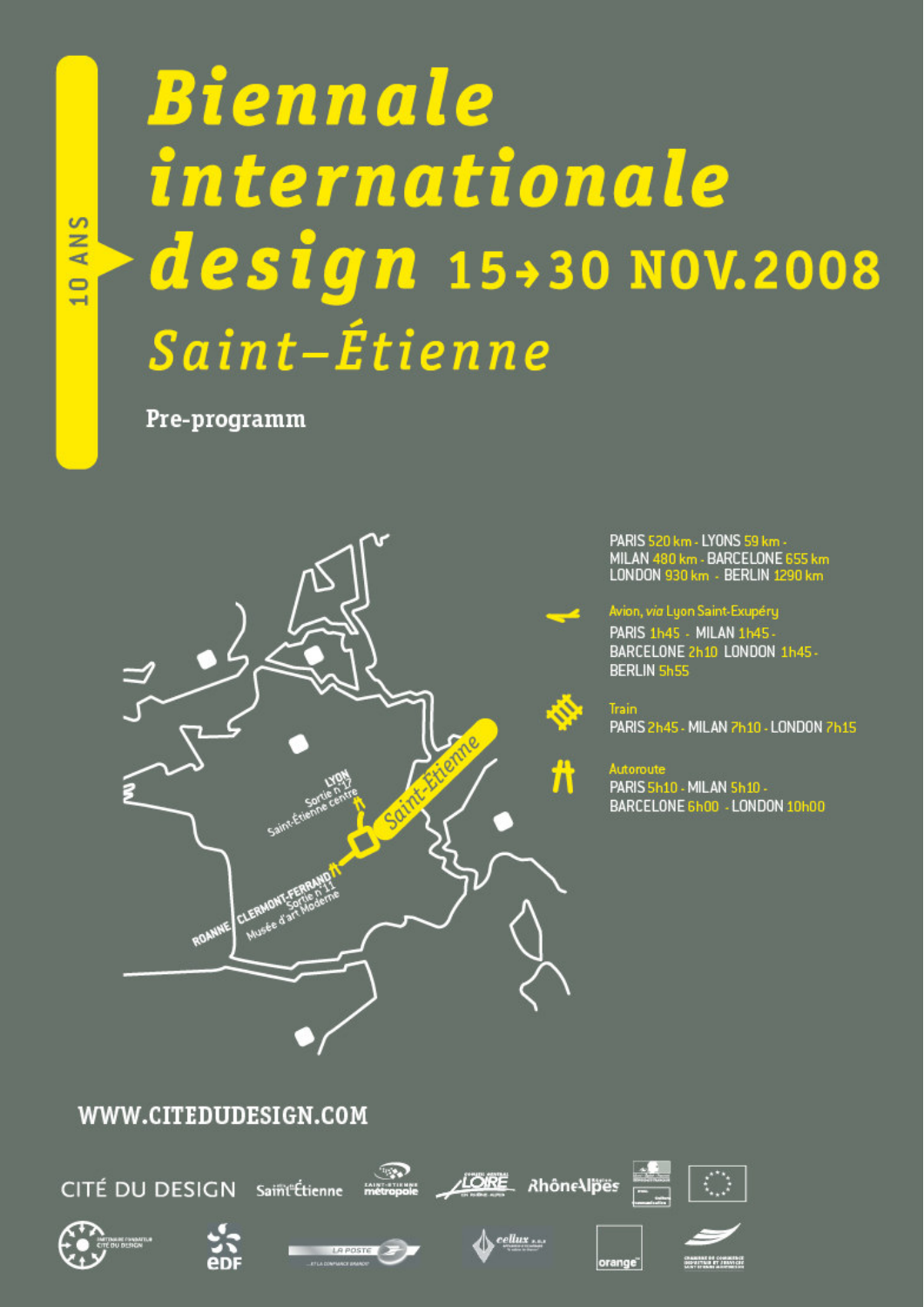#### Biennale internationale design Saint-Étienne  $10$  ANS  $15 - 30 N0V, 2008$

# **10 years of meetings, exhibitions and exchanges of ideas, centred on design and designers!**

The **Saint Étienne International Design Biennial** is an original and unique event in the world of design, created by the Saint Étienne Higher School of Art and Design, formerly the École Régionale des Beaux-Arts (regional school of fine art). Since its early days, it has been bringing together people from the creative field from different cultures and professions, from both France and abroad.

In line with the Cité du Design's interaction with the business community, the professional sphere and education, the biennial is also a major event that is open to everyone.

#### **The exibitions areas totalling over 15,000 m² at the Cité du Design site, formerly occupied by Saint Étienne's arms manufacturer**

#### **The biennial is celebrating its 10th anniversary FLIGHT NUMBER 10**

Curator: *Chloé Heyraud* - International relations: *Josyane Franc* Illustrating designers' interest in the development of societies, their uses and their everyday practices.

#### *10 years!*

Céline Savoye, Éric Jourdan and Vincent Lemarchands, former general curators of previous biennial events, will invite designers who have been particularly prominent through the history of the biennial, and who have since become major players in the design world.

**THE OTHER CONTINENTS** will be represented through a designers' selection.

#### **L'EUROPE DES DESIGNERS** (in partnership with Culturesfrance),

The 2008 Saint Étienne International Design Biennial is a partner of the European Cultural Season, organised by Culturesfrance as part of the French presidency of the European Union.

#### *TANDEM EXHIBITION TANDEM EXHIBITION*

(in partnership with Culturesfrance)

Curator: *Catherine Beaugrand*

**GEOLOCALISATION** (Franco-Finnish) will display the joint work of artists from different horizons.





**To celebrate the 10th anniversary of the event, design will be on show in the City of Saint Étienne**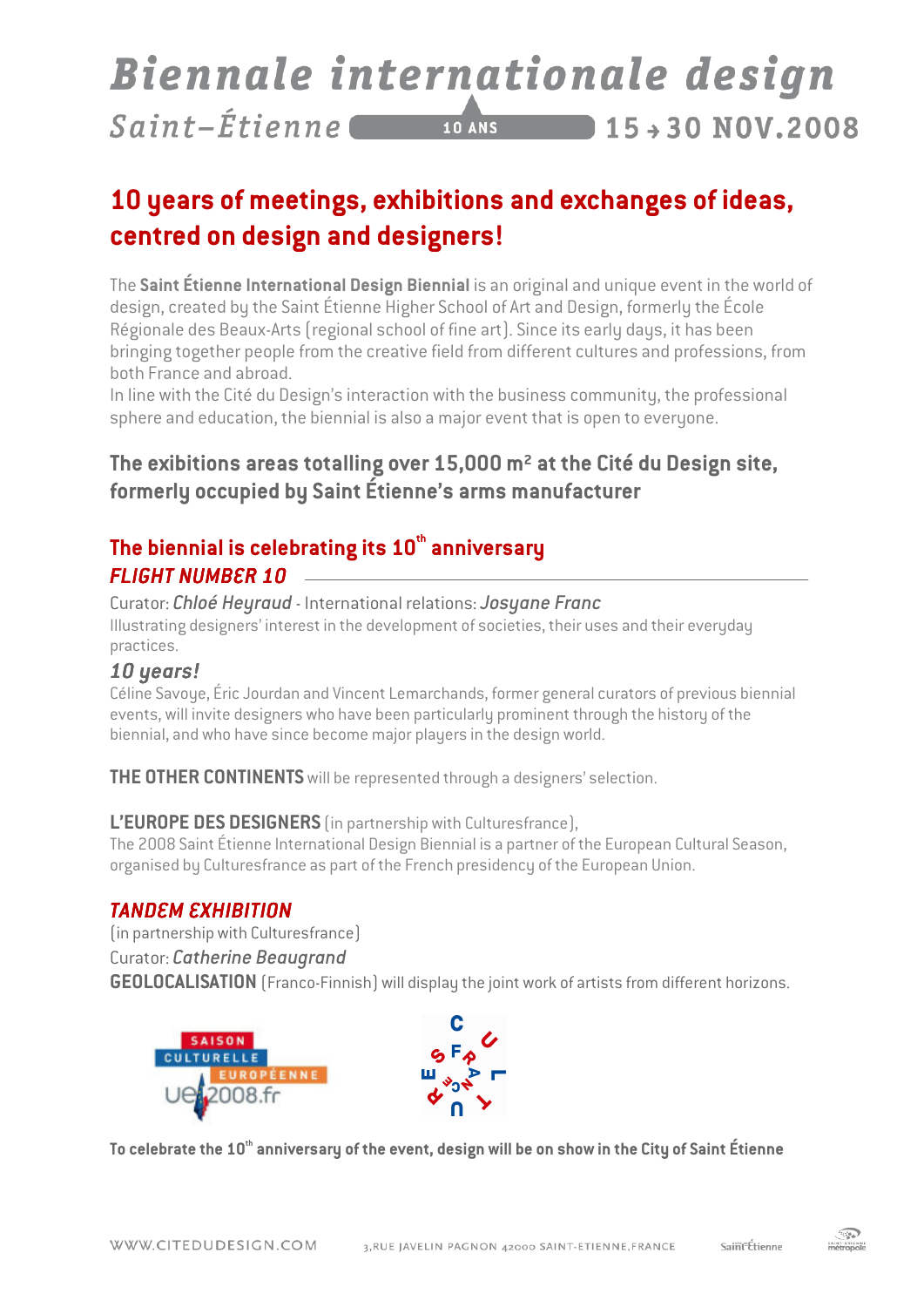#### Biennale internationale design Saint-Étienne  $15 + 30$  NOV.2008  $10$  ANS

#### *DESIGN & SHOP*

Curator: *Noémie Bonnêt-Saint-Georges*  30 shops investigated by designers. List of shops on <www.biennalesaint-etienne.citedudesign.com>

#### **MARCHÉ DU DESIGN** (15, 16 and 17 nov. 2008)

The city of Saint Étienne proposes for the second time this design second-hand trade, profesionnal exhibitors coming from the whole of France : lights, furniture, objects from 50' to 80'. Free entrance-Parc des expositions de Saint Étienne.

The **large number of unofficial exhibitions or events** demonstrates the creative and artistic dynamism of the City. Programm on <www.biennalesaint-etienne.citedudesign.com>

### **The programme is organised around three major questions**  *HOW CAN DESIGN HELP TO DEVELOP OUR LIFES DEVELOP OUR LIFESTYLES?*

#### *CITY ECO LAB CITY ECO*

Main event of the 2008 Saint Étienne International Design Biennial

#### Main curator of the biennial: *Doors of perception (John Thackara)*

*City Eco Lab* organises workshops, events and exchanges of ideas relating to our everyday lives: food, water, energy, mobility etc. Inspiring visitors to think about creating a more sustainable world, through necessary changes in the way we live our lives.

#### *THE CITY OF CITY OFSAINT-ÉTIENNE ANDSAINT-ÉTIENNE METROPOLE PRESENT THE PRESENT THE CITÉ DU DESIGN DESIGN É DESIGN*

A new tool for the city 's economic and cultural development, the Cité du Design is exhibiting some of its projects led with local or national institutions. For example, *HOTEL D*, presents the first rooms conceived by designers in five hotels of Saint Étienne or the Design Guide Saint-Etienne 2008 which invites to (re)discover the Saint Étienne's territory. Exhibition for every publics, this area also is a meeting space between different actors of Saint Étienne and the founding partners of the Cité du Design.

#### *SUGOROKU*

#### Curator: *Catherine Beaugrand*

A first for France an interactive game, *Sugoroku* invites you to (re)discover the urban environment. Maps and virtual objects resulting from collaborative work by guest artists and designers. Collect and swap virtual objects!

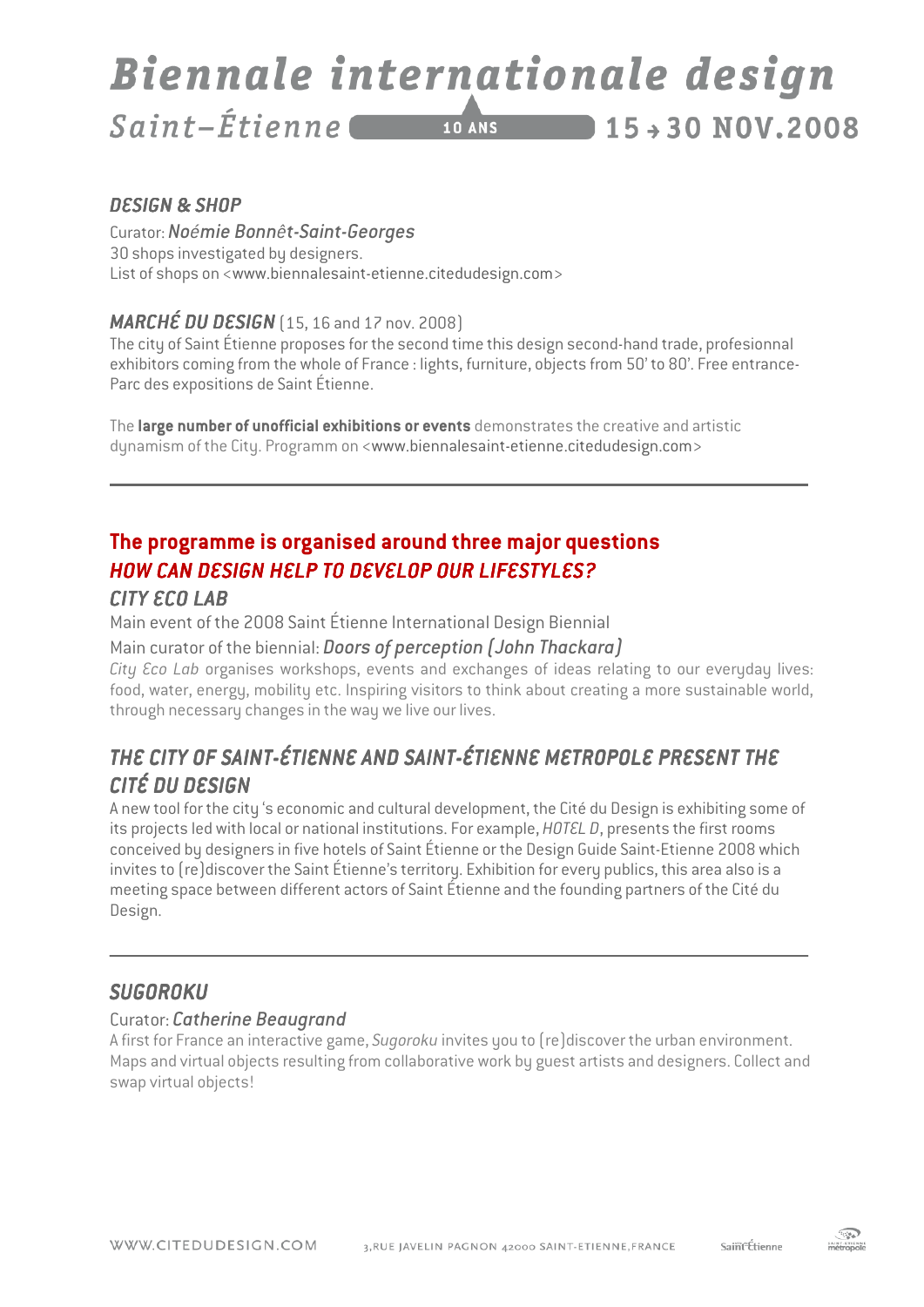#### Biennale internationale design  $Saint - Étienne$  $15+30 N0V.2008$  $10$  ANS

#### **SITE COURIOT MINE MUSEUM** *HABITER DEMAIN*

(Exhibition in partnership with the Cité du Design, the Cité de l'architecture et du patrimoine of Paris and the Saint Étienne School of Architecture)

Habiter demain (inhabiting tomorrow) presents projects from architects, designers, landscape designers, researchers, students, and local authorities. The exhibition addresses the relationship between design and architecture, urban landscapes and rural landscapes.

#### **MUSEUM OF ART AND INDUSTRY** *SO WATT! DU DESIGN DANS L'ÉNERGIE. SO WATT! DESIGN L'ÉNERGIE. ANS L'ÉNERGIE.*

Exposition of the foundation EDF Diversiterre.

Curator : *Stéphane Villard – EDF Design*(in partnership with the Cité du Design) Tacing the energy stakes, how can we reduce our consumption whereas electricity is immaterial, invisible and inpalpable at home? Thanks to design it becomes tangible and this exhibition enables everyone to consider a different behaviour towards energy : a more responsible one that could combine withboth comfort and respect of environment.

#### **MANUFACTURE & PLAINE-ACHILLE**

In the Noth-East of Saint-Etienne, the area of the Manufacture and the Plaine Achille is lauching, on a hundred of hectares, a large urban changes operation. Future of this new district takes shape at the biennial, localised this year on this Manufacture area.

#### *HOW CAN DESIGN WORK WITH RESEARCH AND IN WORK RESEARCH AND INNOVATION? NOVATION? NOVATION?*

#### *DEMAIN, C'EST AUJOURD'HUI [PART-2]*

#### Curator: *Claire Fayolle*

*Demain, c'est aujourd'hui [Part-2],* is an industrial futurology exhibition of experimental and unique products, functional prototypes, models, videos and images from all over the world. Several research projects often previewed for the first time.

#### *2036*

#### Curator: *Jérôme Delormas*

*2036* invites international artists and graphic designers to devise the visual identity of the Saint Étienne International Design Biennial for 2036 (twinned year of 2008).

#### *N-1*

#### Curator: *Emmanuel Tibloux*

*N-1* exhibits students' projects above all in graphic, digital and sound design run by students and young designers from art and design schools in France and abroad*.* 

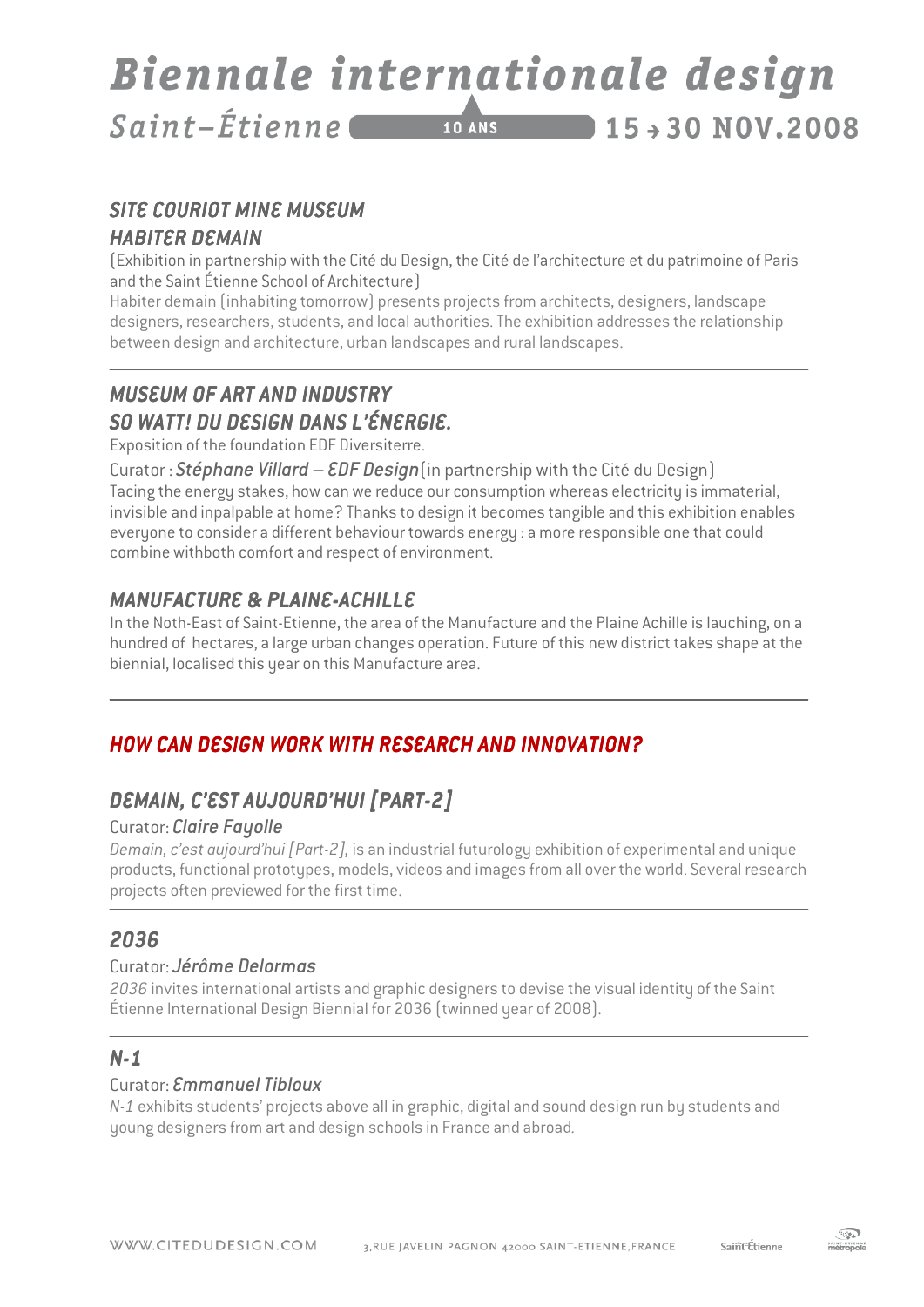#### Biennale internationale design Saint-Étienne  $15+30 N0V.2008$  $10$  ANS

## *L'APPARTEMENT GÉANT GÉANT*

#### Curator:*Michel Philippon*

Designed as an actual apartment, *L'Appartement géant* invites people to experience future prospects: furniture, individual objects, installations, leisure and technical devices for information and communication.

#### **LE GARAGE**

#### Curator: *Gilles Roussi*

*Le Garage* is a space dedicated to freedom of use, expression and creation. It will be a free software area during the biennial: copyleft, GNU Linux, etc. Experiment!

#### **MODERN ART MUSEUM**

The Museum of Modern Art gives Swiss artist John M. Armleder a carte blanche to create his own exhibition making a selection out of the design collection of the Museum (from 15 November 2008 to 25 January 2009).

#### **HOW CAN DESIGN NOW BECOME A TOOL FOR ECONOMIC DEVELOPMENT?**

#### **DESIGN ET COMPAGNIES**

#### Curator: *Isabelle Vérilhac*

*Design et compagnies* will aim to explain the contributions made by design and to show the variety of its fields of application: products, services, packaging, organising space, graphic identity, marketing methods, etc.

#### **OSEZ LE DESIGN !**

#### Curator: *Isabelle Vérilhac*

The CCI Saint-Étienne/Montbrison proposes an exhibition underlining local companies which had a first design approach. This exhibition wants to show how getting onto design, which are contributions of design and settle design as a true tool of economic and innovative development for companies.

#### **DEDANS, DEHORS, AUTOUR, ÉTATS DU CORPS**

#### Curator:*Marc Partouche and Roxane Andrès*

Medical design is a particularly rich area for innovations. Companies in this sector, designers and professionals, will be exhibiting projects based around four themes: inside the body – outside the body – around the body – properties providing medical facilities.

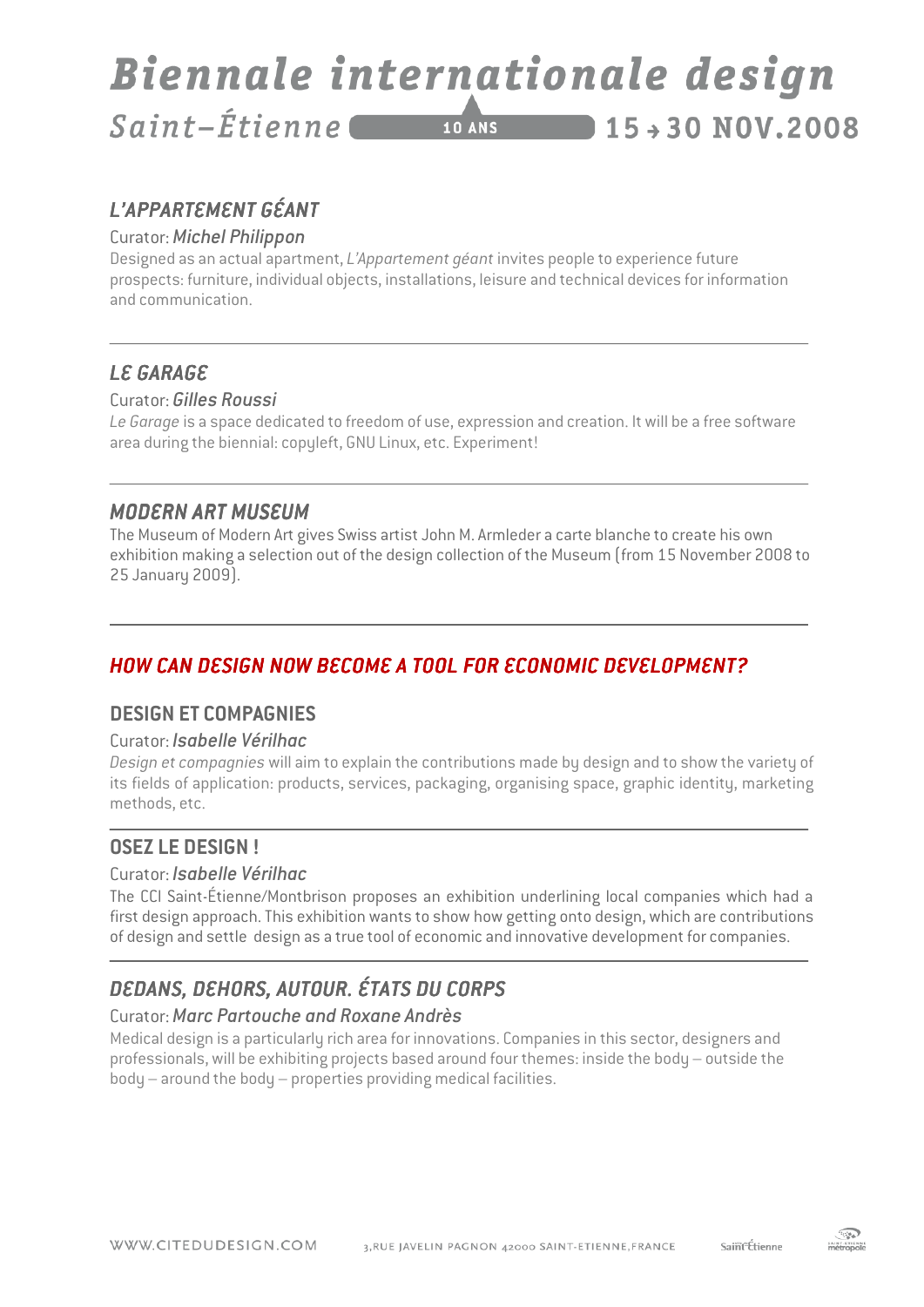#### Biennale internationale design Saint-Étienne  $15 + 30$  NOV.2008 **10 ANS**

#### *DESIGN CENTRES AND IN CENTRES AND INESIGN AND INSTITUTIONS STITUTIONS STITUTIONS*

The leading national and regional institutions have been part of the biennial from the outset, whether they work on a design or an economic level, or both. They will also be contributing to 2008's event, through projects connected to their respective activities.



#### *RÉGION RHONE- RHONE-ALPES ARDI ALPES ARDI*

The region is exhibiting various « Rhônalpine » design projects, from sport to tools and also including health-related materials Eshowing the added value offered by design or eco-design in the production of industrial products. It also hosts four worshop-debates.

# **RhôneAlpes**



*GRAND LYON* (the Lyon metropolitan area) is a partner of the 2008 Saint-Étienne International Design Biennial, supporting the Designers' village for a fashion exhibition and also an *in situ* installation by designer's Kaïs Dhifi and Skander Besbes.

# GRANDLYON

*GALERIE TATOR*, has been part of the biennial since the outset. The work of this year's exhibitors examines the relationship between art and design.

#### **SITE LE CORBUSIER - FIRMINY**

Visits to Le Corbusier site – compulsory bookings. open everyday from 15th to 30 november : 10h-18h. For all information and guided tours: +33 (0)4 77 61 08 72 < www.sitelecorbusier.com>

#### *CONFERENCES "DESIGN AND RESEARCH" CUMULUS CONFERENCE AND CUMULUS " CONFERENCE*

#### *20 > 23 Nov. 2008*

#### *Coordinated by: Josyane Franc*

The biennial will be hosting a Cumulus network Conference (international network of art, media and design schools) on the theme of "Design and Research", around tree areas : Design, landscape and the environment; Design and social innovation; besign, interactivity and digital. It will bring together specialists and young researchers working in each of these tree fields. <www.saint-etienne-cumulus08.fr>

**Please find the conferences programm on < www.biennalesaint-etienne.citedudesign.com >**